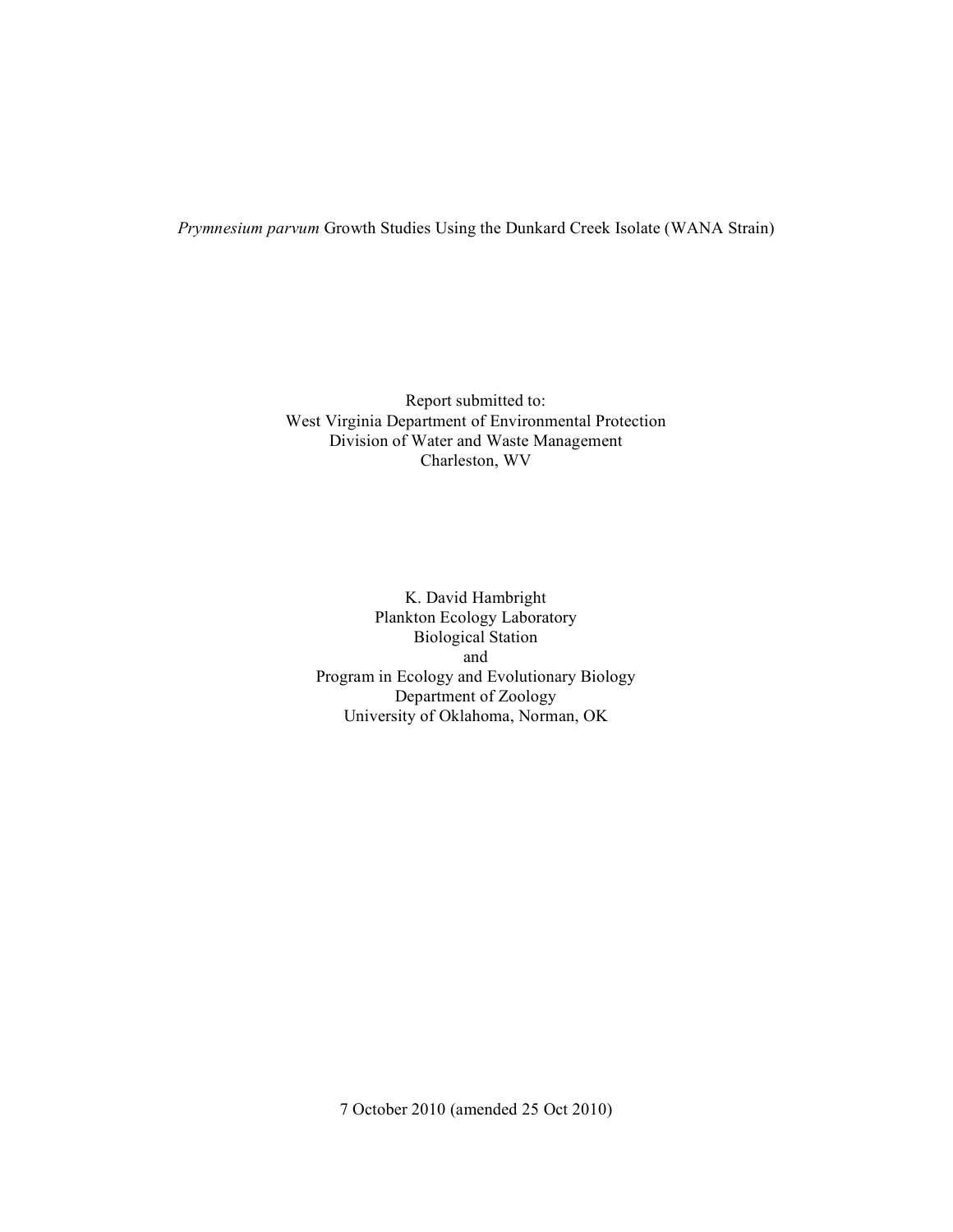*Prymnesium parvum* Growth Studies Using the Dunkard Creek Isolate (WANA Strain)

## **Introduction**

The golden alga *Prymnesium parum* bloomed in Dunkard Creek (WV-PA) in September and October 2009 resulting in devastating fish, mussel, and salamander kills over a 30 mile stretch of the stream. Preliminary investigations led to the hypothesis that increased salinities resulting from high saline discharges by local mining activity were conducive to the bloom. Study with strains of *P. parvum* isolated from Texas and Oklahoma, in waters of relatively high salinities, suggest that *P. parvum* growth rates are depressed at lower salinities. It is further hypothesized growth rates of the Dunkard Creek strain of *P. parvum* might also be reduced at lower salinities. If so, a possible management action aimed at Dunkard Creek salinity reduction is warranted. The purpose of this study was to analyze growth rates of the Dunkard Creek *P. parvum* strain at different salinities.

## **Methods**

The strain of *P. parvum* that was found in the Dunkard Creek Watershed and identified as the proximate cause of fish and other aquatic life kills in September and October 2009 was used to establish laboratory cultures at University of Oklahoma Biological Station (UOBS). Water from Dunkard Creek was shipped to UOBS for establishment of non-axenic cultures in modified COMBO medium (Kilham et al. 1998) with high salinity (6 or 15 g Instant Ocean L<sup>-1</sup>; equivalent to ~10,000 and 23,000  $\mu$ S cm<sup>-1</sup>, respectively) and high nutrients (800 and 50  $\mu$  moles L<sup>-1</sup> N and P). Cultures used in experiments reported here (WANA 576 and WANA 578; different cell lineages isolated from the original water sample) were >99% pure, with unidentified green unicells and diatoms present in extremely low abundances.

We performed two replicate 6-day experiments (experiments 1 and 2) and one 14-day experiment (experiment 3) to track golden algae growth rates (absolute and relative to other Dunkard Creek algae present in cultures) across gradients of salinity. In experiments 1 and 2, salinity treatments were created to mimic the 4:1 sulfate and chloride concentrations in Dunkard Creek water in the area of the coal mine discharge (2 g sulfate, as calcium sulfate, and 0.5 g chloride, as sodium chloride,  $L^{-1}$ ; i.e., full-strength or 1× mine pool water) and multiple dilutions of full-strength mine discharge water (i.e., at 0.5×, 0.25×,  $0.125 \times 0.06 \times$ , and  $0 \times$  mine pool water). All salinity treatments were replicated 5 times. Experiments were conducted in 250- (experiment 1) and 125-mL (experiment 2) Erlenmeyer flasks at room temperature and on a 12-hr light:12-hr dark schedule. Following inoculation of experimental flasks, golden algal densities were tracked using flow cytometry-based enumeration of cell densities initially and every second day. Both experiments were terminated after 6 days due to high incidence of contamination in experimental cultures. Experiment 3 was set up in a similar manner, but using Instant Ocean to establish the salinity gradient  $(0, 2, 4, 6, 10, 10)$  and  $(15 \text{ g} \text{ Instant Ocean } L^{-1})$ , three replicates each) and was run for 14 days to measure both, initial growth rates of golden algae, but also to quantify golden algae's growth response to different salinities relative to other algae in the cultures.

Experiment 1 was initiated from a WANA 576 culture containing 7,600 cells  $mL^{-1}$ , by adding 30-mL aliquots to 1-L flasks containing COMBO, 80  $\mu$  mole N and 5  $\mu$  mole P L<sup>-1</sup>, and variable salinities. Each liter was then divided evenly among five 250-mL Erlenmeyer flasks, 150 mL each, with starting densities of golden algae  $\sim$ 228 cells mL<sup>-1</sup> in each flask. Experiment 2 was initiated from a WANA 576 culture containing  $10,800$  cells  $mL^{-1}$ , by adding 15-mL aliquots to 500-mL flasks containing COMBO and variable salinities as above. Each liter was then divided evenly among five 125-mL Erlenmeyer flasks, 75 mL each, with starting densities of golden algae  $\sim$ 324 cells mL<sup>-1</sup> in each flask. Experiment 3 was initiated from WANA 578 culture containing  $2,020,000$  cells mL<sup>-1</sup>, by adding 3.5-mL aliquots to 500-mL flasks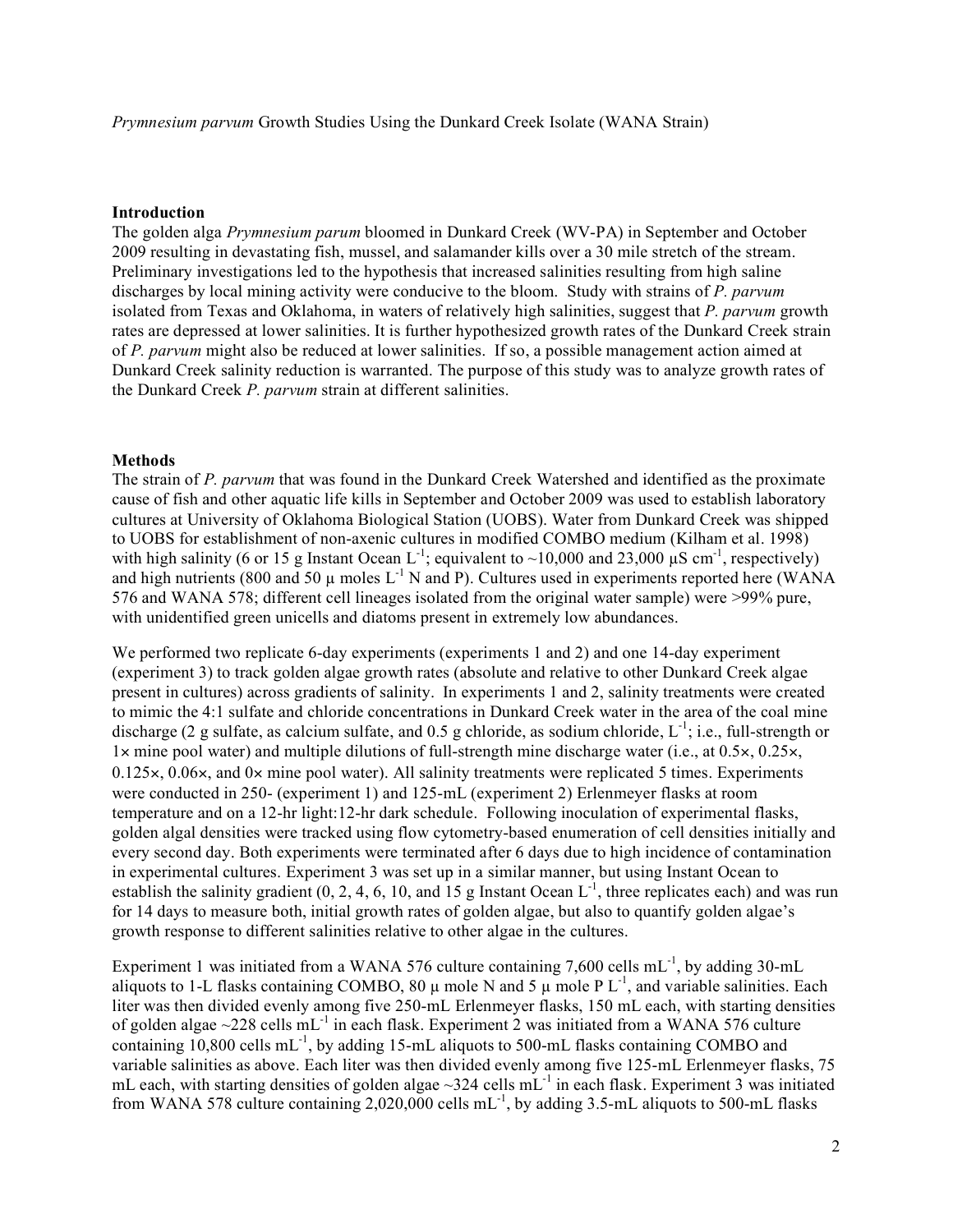containing COMBO, 80  $\mu$  mole N and 5  $\mu$  mole P L<sup>-1</sup>, and variable salinities. Starting densities of golden algae in each flask were  $\sim$ 15,000 cells mL<sup>-1</sup>.

Salinity for each sample was measured as conductivity (Hach HQ40d meter) at 22.4 C and recorded in  $\mu$ S cm<sup>-1</sup>. pH was measured using a Fisher Accumet pH Meter Model 915. Flasks were swirled daily. Initially, and every second day, a 500 µL sample was analyzed on a BD FACSCaliber flow cytometer to determine golden algal cell densities. For Experiment 3, densities of contaminant algae were also recorded. Additional samples from all experiments were preserved in Lugol's solution and used to verify flow cytometer counts.

In all sulfate-chloride salinity treatments of experiments 1 and 2, the sudden change in culture medium from COMBO with Instant Ocean to COMBO with sulfates and chlorides only as the source of salts resulted in high mortality of golden algae (mean = 37%). Similar initial mortality, or shock, has been observed previously when transferring golden algae to new culture medium conditions. After two days, all cultures had recovered and were growing well, except the highest sulfate-chloride treatments, which are not considered in the analyses below. Maximum growth rates in each treatment were calculated as the slope of the exponential regression of cell density and time (Fig. 1). Maximum growth rates of *P. parvum* in experiment 3 were calculated using data from day 0 to day 7.

## **Results**

Both experiments 1 and 2 revealed similar responses of WANA 576 to changes in salinities using sulfates and chlorides and have been combined for analysis. Growth rates of *P. parvum* between day 2 and day 6 were positive, but declined with declining salinities, especially below  $1000 \mu S$  cm<sup>-1</sup> (Fig. 2). Experiments were terminated after day 6 because of relatively high contamination (data not shown). Experiment 3 revealed that the decline in *P. parvum* growth rates with declining salinity, as well as the high level of contamination over time was not an artifact of using sulfate and chloride as sources of salinity in the cultures. Growth rates in the lowest salinity treatment were more than 50% lower than in the highest salinity treatment (Fig. 3). Although all treatments were eventually highly contaminated over time, the level of contamination increased with decreasing salinity (Fig. 4). The contaminants, a small diatom and unidentified green unicell  $(\sim 4 \mu m)$  diameter), both presumably from the original Dunkard Creek water and present in all cultures at extremely low abundances, had highest growth rates in low salinity treatments and declining growth rates with increasing salinity (Fig. 5).

#### **Discussion and Conclusions**

All experiments revealed a relatively strong relationship between *P. parvum* and culture salinities. Patterns observed for isolates from Dunkard Creek were similar to patterns observed previously in other *P. parvum* isolates (Baker et al. 2007). In general, positive growth rates can be maintained by *P. parvum* across a broad range of salinities (note that Expt 3 salinities covered a much greater range of salinities – up to 15 g L<sup>-1</sup> Instant Ocean, maximum conductivities  $>$ 20,000  $\mu$ S cm<sup>-1</sup>), but growth rates are substantially lower at salinities equivalent to those observed in most fresh waters (i.e.,  $\leq 1000 \mu S \text{ cm}^{-1}$ ). Moreover, our experiments revealed that not only are *P. parvum* growth rates reduced at lower salinities, but that growth rates of other, presumably native, algae are enhanced at lower salinities. Thus reduced salinities shift the competitive edge from *P. parvum* to other algae.

Reasons behind the lack of *P. parvum* growth in the highest sulfate-chloride treatment are not known. The maximum conductivity obtained with the addition of 2 g of sulfate and 0.5 g of chloride was  $4.275 \mu S$  cm <sup>1</sup>, although the actual amount of sulfate in solution was less than 100%. Compared with Instant Ocean, our standard salinity source of *P. parvum* cultures, this amount of sulfate is high. At 6.6% sulfate by weight, our highest salinity cultures (i.e., 15 g Instant Ocean  $L^{-1}$ ) contain 1.0 g sulfate  $L^{-1}$ , or half the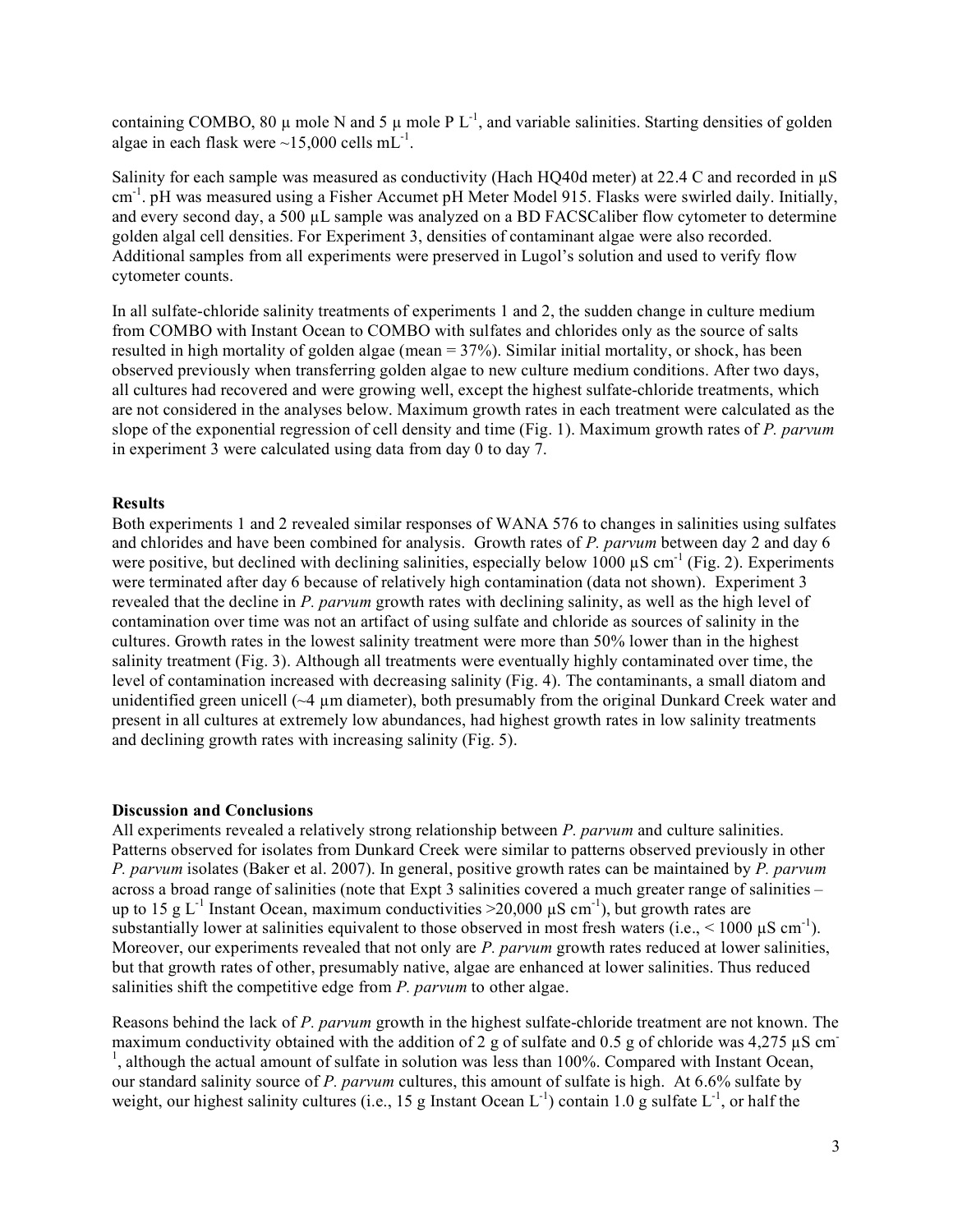amount added in the high treatments of experiments 1 and 2. Studies have shown that high sulfates can interfere with nitrogenases in phytoplankton, particularly those associated with nitrogen fixation in cyanobacteria (Marino et al. 1990). But it is also possible that other nitrogenases, such as those used in nitrate assimilation, might also be negatively affected.

High calcium concentrations could be another factor involved with lack of *P. parvum* growth in the high sulfate-chloride treatments and overall low growth rates in all sulfate-chloride treatments (experiments 1 and 2) relative to Instant Ocean treatments (experiment 3) (c.f. Figs. 2 and 3). Sulfates were added as calcium sulfate, in which there is 466 mg of calcium for every 1 g of sulfate. Instant Ocean contains only 1.02% calcium by weight. Thus a 15 g Instant Ocean  $L^{-1}$  culture contains only 153 mg calcium  $L^{-1}$ . Studies have demonstrated that calcium ions can act as cofactors to *P. parvum* toxins, increasing their toxicity substantially (Shilo 1981). As such, it is conceivable that our use of calcium sulfate inadvertently created conditions of higher toxicity, which may have negatively affected growth or increased mortality via self-toxicity (Olli and Trunov 2007).

Nevertheless, further research could add substantially to our understanding of specific factors involved in the 2009 Dunkard Creek *P. parvum* bloom. In particular, it is recommended that further monitoring and analysis of the chemical composition of the mine water discharges be conducted in order to enhance understanding of the roles of high sulfates and other ions in *P. parvum* population growth and toxicity. Further experimentation also will be required to confidently assess the relative roles of sulfates, calcium, or other ions, in *P. parvum* growth and toxicity in general, but also with respect to the potential for future Dunkard Creek *P. parvum* blooms. While our experiments were conducted in the laboratory with artificially nutrient replete culture media, and there remains uncertainty with respect to sulfates and calcium as described above, our results corroborate the general understanding of *P. parvum* populations, blooms, and fish kills globally – high nutrients and high salinities are major requisites for *P. parvum* domination of algal communities, and especially for *P. parvum* blooms.

# **Acknowledgments**

Algal cultures are maintained by James Easton and Anne Easton. All experiments were performed by Karen Glenn, James Easton, Ann Morris, and Anne Easton. Karen Glenn and Rich Zamor read and commented on earlier drafts of this report. Funding was provided by the West Virginia Department of Environmental Protection.

## **Literature cited**

- Baker, J. W., J. P. Grover, B. W. Brooks, F. Urena-Boeck, D. L. Roelke, R. Errera, and R. L. Kiesling. 2007. Growth and toxicity of *Prymnesium parvum* (Haptophyta) as a function of salinity, light, and temperature. J. Phycol. **43:** 219-227.
- Marino, R., R. W. Howarth, J. Shamess, and E. Prepas. 1990. Molybdenum and sulfate as controls on the abundance of nitrogen-fixing cyanobacteria in saline lakes in Alberta. Limnol. Oceanogr. **35**: 245-259.
- Olli, K., and K. Trunov. 2007. Self-toxicity of *Prymnesium parvum* (Prymnesiophyceae). Phycologia 46: 109- 112.
- Shilo, M. 1981. The toxic principles of *Prymnesium parvum*, p. 37-47. In W. W. Carmichael [ed.], The water environment: algal toxins and health. Plenum Press.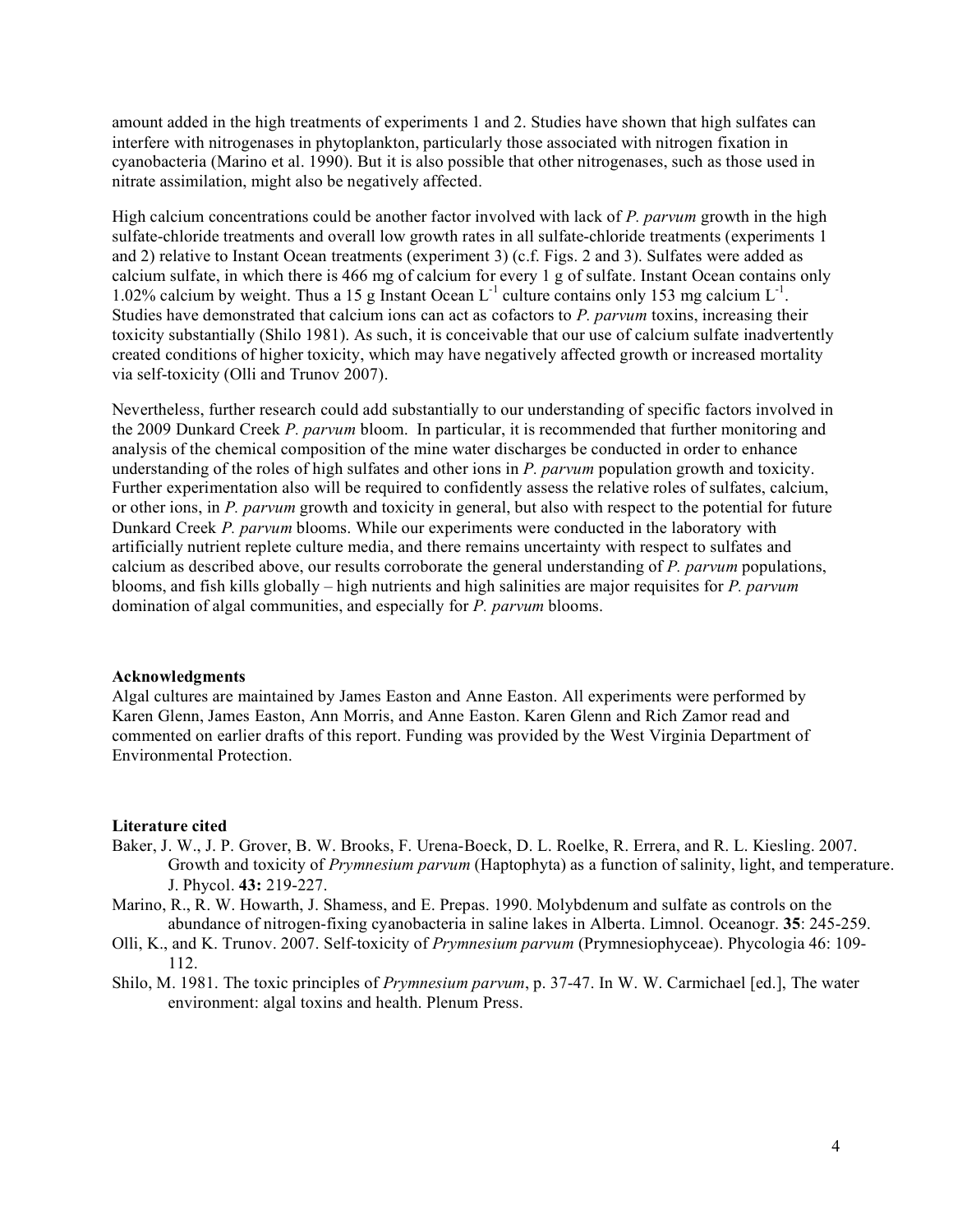

**Figure 1.** Representative example of growth rate calculation. Points represent *P. parvum* cell densities in experimental flasks (in this case, the 0× treatment of experiment 1) on days 2, 4, and 6. The slope (i.e., the exponent) of an exponential regression through these points is a measure of the instantaneous growth rate in units of per day.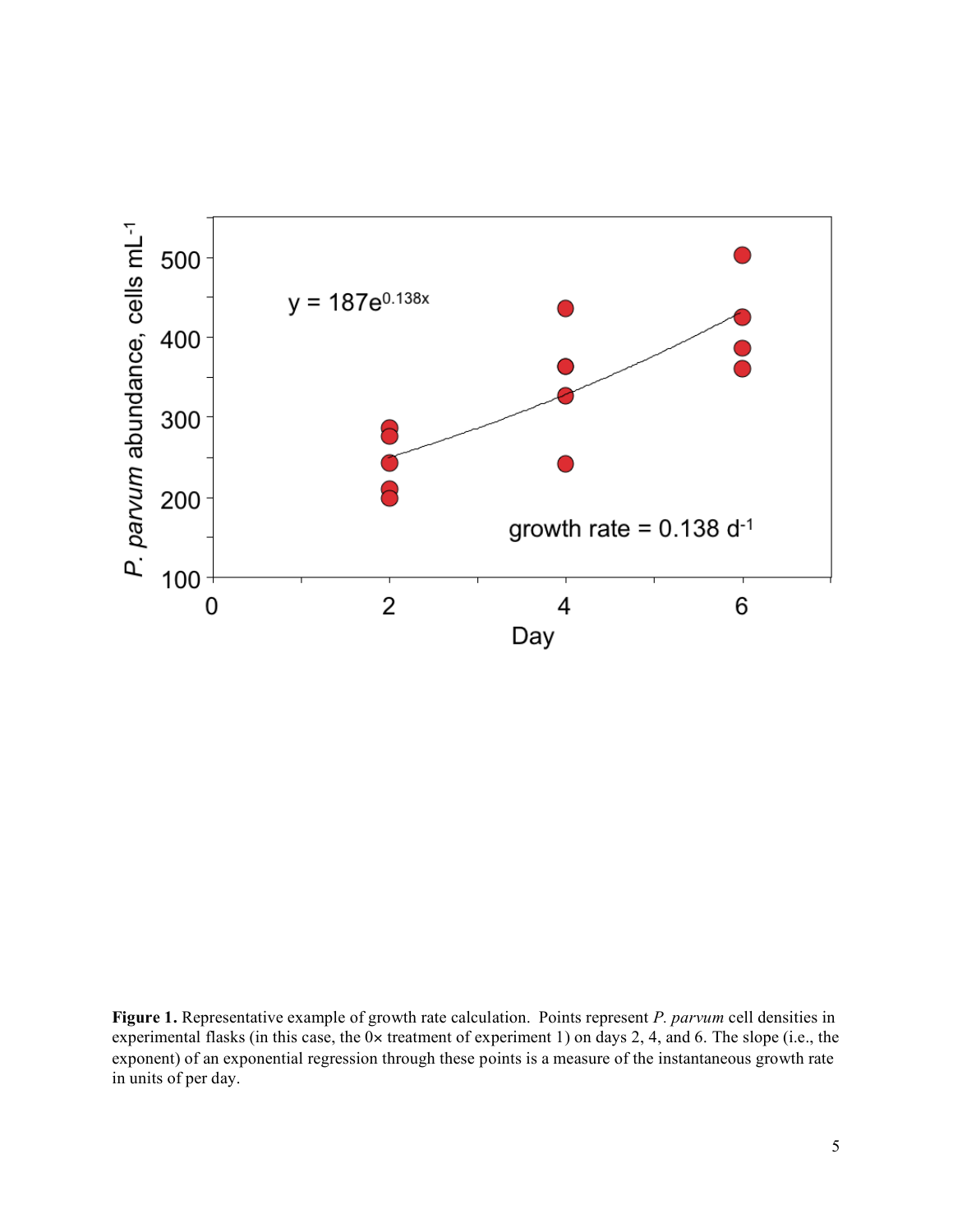

**Figure 2.** Growth rate of *P. parvum* as a function of sulfate and chloride concentrations (here indicated by conductivity ( $\mu$ S cm<sup>-1</sup>). Treatments, each replicated 5-fold per experiment and from highest to lowest conductivity, are 1000 mg sulfate and 250 mg chloride, 500 mg sulfate and 125 mg chloride, 250 mg sulfate and 62.5 mg chloride, 125 mg sulfate and 31.3 mg chloride, and 0 mg sulfate and 0 mg chloride. Points represent mean (±SE) values generated separately from experiments 1 and 2 using *P. parvum* cell densities from day 2 to day 6. The highest salinity treatment (2000 mg sulfate and 1000 mg chloride,  $\sim$ 4,082  $\mu$ S cm<sup>-1</sup>) was not conducive to *P. parvum* growth and has been omitted here.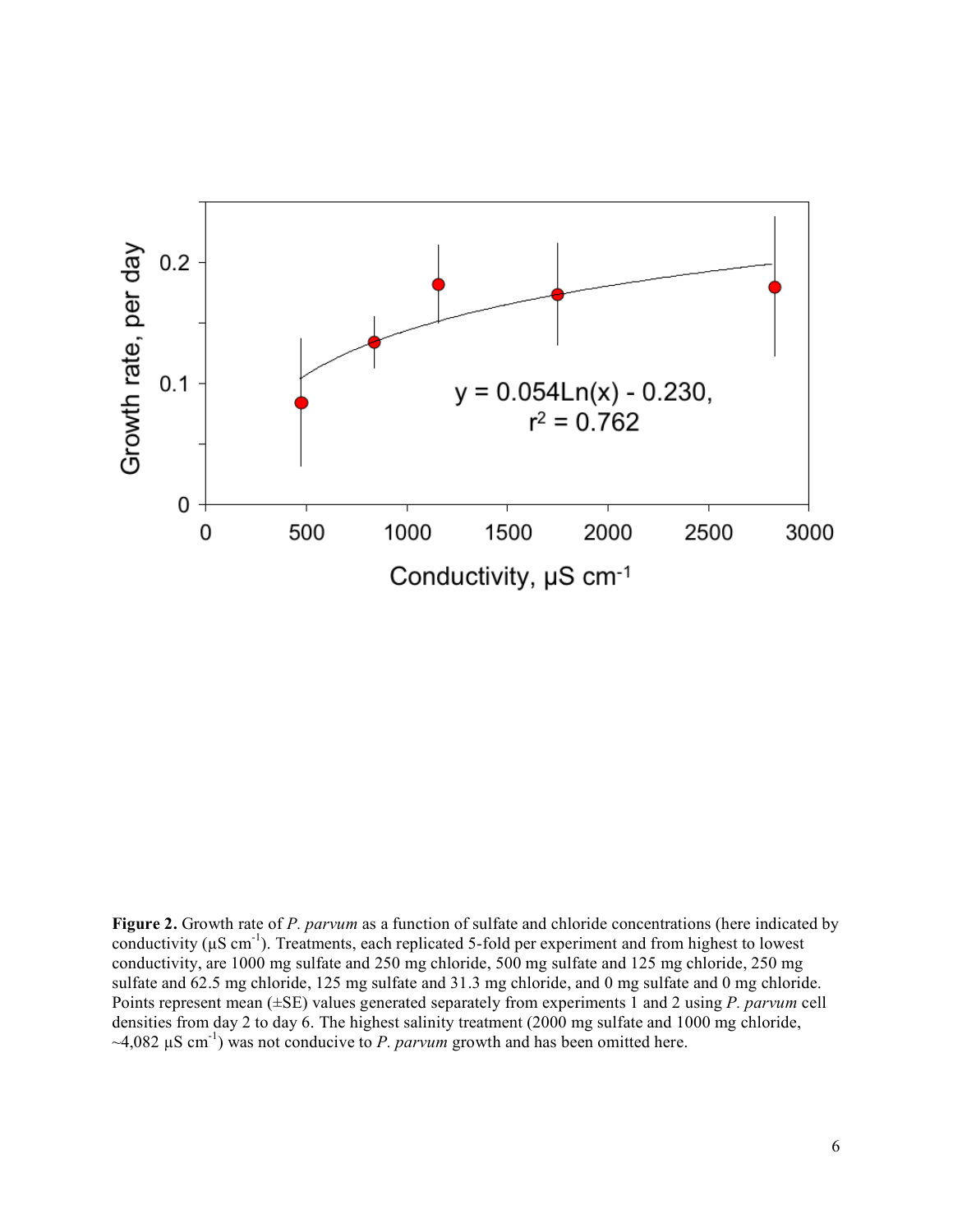

**Figure 3.** Growth rate of *P. parvum* as a function of Instant Ocean concentrations (here indicated by conductivity ( $\mu$ S cm<sup>-1</sup>). Treatments, from highest to lowest conductivity, are 15, 10, 6, 4, 2, and 0 g Instant Ocean L<sup>-1</sup>. Points represent mean (±SE) values generated from day 0 to day 7 growth of *P. parvum* in each treatment from Experiment 3.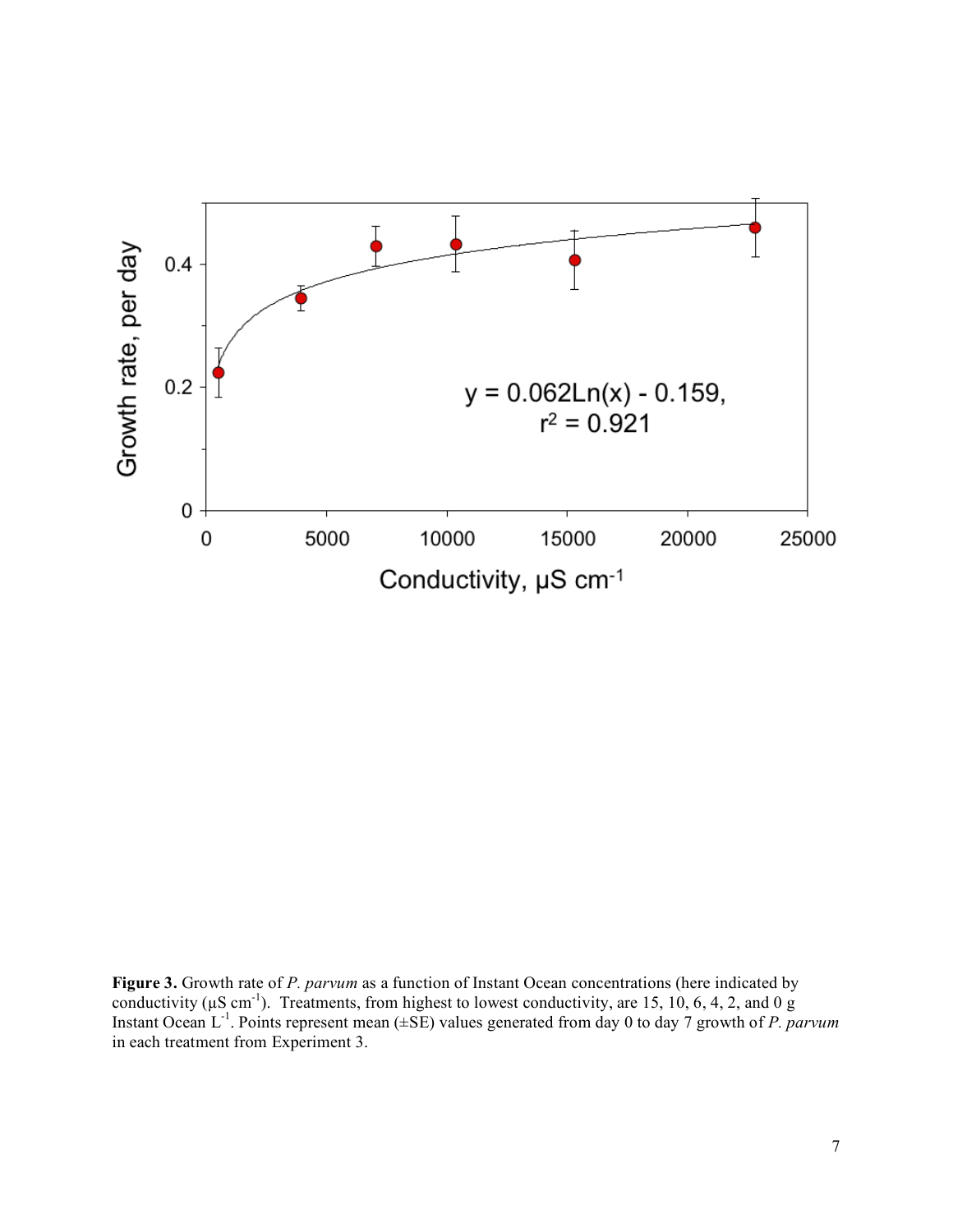

**Figure 4**. Relative abundance of *P. parvum* (fraction of total algae) in salinity treatments over time in experiment 3. Treatments (i.e., g Instant Ocean  $L^{-1}$ ) are indicated.